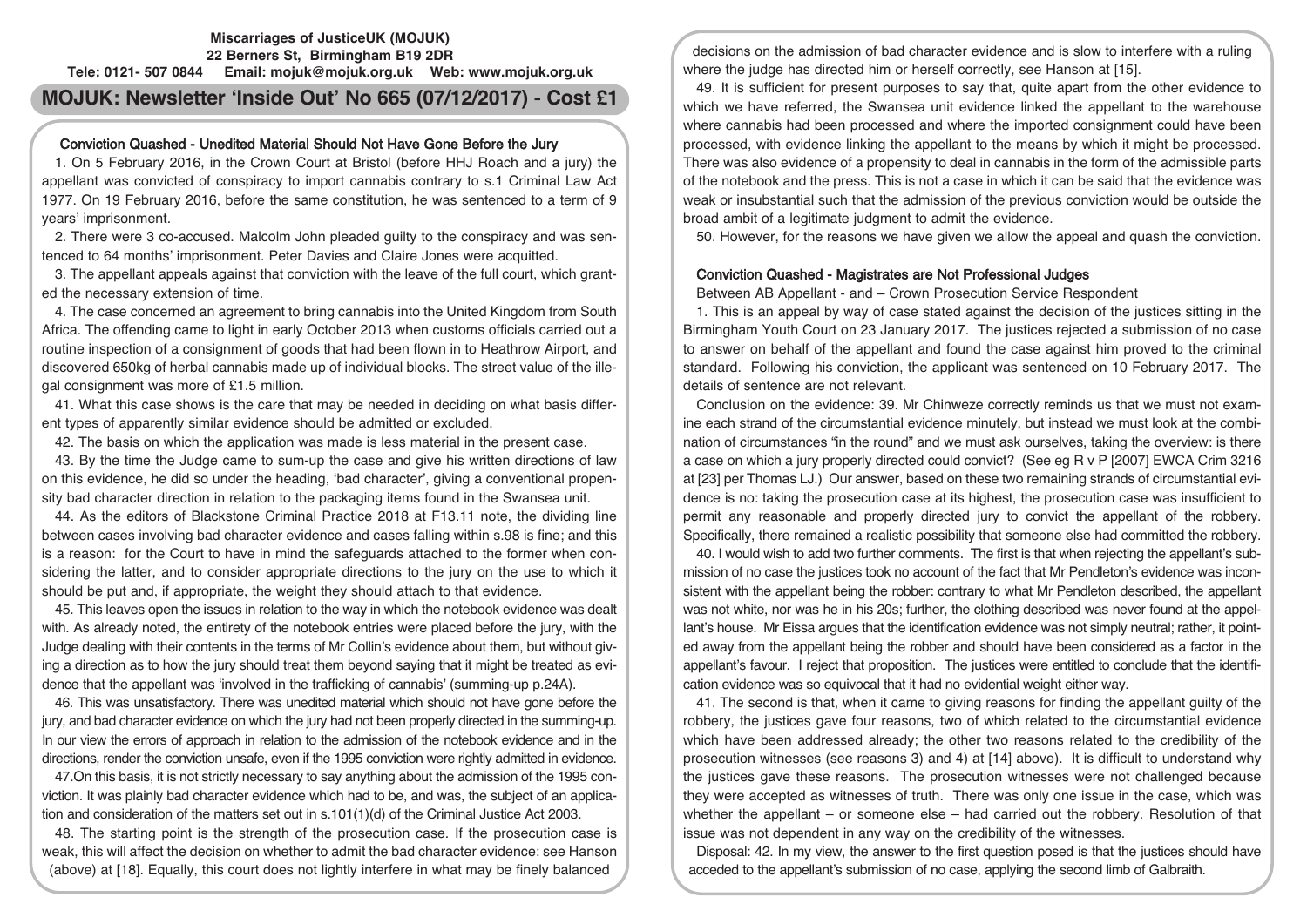43. In light of that answer, it is not necessary to answer the second question.

44. For those reasons, I would allow this appeal and quash the appellant's conviction for robbery. 45. After circulating this judgment to the parties in draft, Mr Chinweze confirmed on instructions that the Crown would not seek a fresh trial. Accordingly, no further directions are necessary.

Lord Justice Irwin: 46. I agree that the conviction cannot stand, and I am in agreement with the reasoning of Whipple J. The possession of the proceeds of the robbery in the appellant's house seems to me strong evidence, which in other circumstances might be conclusive. However, given that there was at least one other realistic possibility, which was not discounted by the magistrates, and which could not be undermined with reference to the proceeds of crime, the matter could not be resolved in that way. Equally, although the similarities of circumstance between the two successive evenings perhaps strike me with more force than they have my Lady, there is insufficient there to reach the necessary standard.

47. Magistrates are not professional judges, and they work under very real pressure, but it is essential that in any case stated, the reasoning by which the court has reached its conclusion is clear. As Whipple J has pointed out, there are points here where that is not the case

48. A further point here is that it can be problematic to draw an adverse inference from silence in an interview where the questions put to the suspect are entirely unknown.

49. I too would allow this appeal and quash the appellant's conviction for robbery.

# Suspend Police Officers Under Investigation for Deaths of Edson Da Costa & Rashan Charles

Petitioning Cressida Dick Metropolitan police commissioner: Over the summer, two young black men, both fathers of young sons, died after contact with Metropolitan Police officers.Edson da Costa was stopped in his car on 15 June 2017 in Custom House. Witnesses say he was restrained by officers using a choke hold and sprayed with CS gas. He was taken straight to hospital and died after six days in a high dependency unit. He was only 25. Rashan Charles died in Dalston, Hackney on 22 July 2017. He was the victim of excessive and unnecessary force used by a police officer. He died after being thrown to the floor, handcuffed and 'held in a choke hold' allegedly to recover something he had swallowed. Rashan said he knew Edson when he heard about his death. Only five weeks later, he was to suffer the same fate. Before Edson's family were even able to bury him, his mother Manuela collapsed and tragically died in August, no longer able to cope with the death of her so.

In September 2017, the Independent Police Complaints Commission recommended the suspension of the officer involved in Rashan's death, but the Metropolitan Police have refused to comply. In October, formal notices were served on the five officers who stopped Edson, telling them they were facing an investigation for alleged misconduct. Both families have been told it may take up to a year to complete these investigations into their loved ones' deaths.

If a teacher, social worker or doctor is under investigation for causing the death of a member of the public, they almost always face suspension until enquires have concluded. This is not an admission of guilt, but a recognition and commitment that a public body understands the seriousness of actions that could have led to the loss of a life.

We cannot understand why this never happens when police officers, who have such extensive powers to use force, are involved. Together, the Da Costa and Charles families have pleaded with London Mayor Sadiq Khan to personally intervene with the Metropolitan Police Commissioner to argue for suspending the officers under investigation for both deaths. The Mayor has not responded.That is why we now urgently need your help.

#### 'Irrelevant' Criminal Record Checks Harm Ex-Offenders' Job Hopes

Jamie Doward, Guardian: The criminal records system is hampering the rehabilitation of exoffenders, according to new figures. Nearly three quarters of the million or so convictions revealed to employers each year in criminal records checks are more than a decade old. Only around 5,000 – one in 197 – are considered relevant to a person's job application. The figures, released after a freedom of information request, have prompted fresh calls for overhaul of the system administered by the Disclosure and Barring Service. It has also led to claims that relying on the checks creates a culture of complacency among employers.

The Centre for Crime and Justice Studies, which unearthed the information, found that, out of a total of 4.2m requests for disclosure of criminal records in 2015, just 6% produced any criminal record information. This involved 1,020,111 recorded convictions; 742,482 dated back a decade or more. About  $700 - 0.018%$  – related to sexual offences. Only 5,167 were deemed by the centre to be relevant to the job a person was applying for. "We were really struck that hundreds of thousands of disclosures related to historic offences," said Roger Grimshaw, research director at the centre. "A lot can change in a decade or more. It's important that mistakes of the distant past do not prejudice people's chances of employment and rehabilitation." Requests for disclosure of criminal records are commonly believed to be made for employers offering jobs involving positions of trust, such as teachers, care workers or solicitors. But checks can be requested by any firm whose employees have contact with children or vulnerable adults.

"Over four million roles every year involve an enhanced DBS check, and although these were designed for jobs that involve close contact with children and vulnerable groups, it's gone way beyond that now," said Christopher Stacey, co-director of Unlock, a charity for people with convictions. "Unlock regularly gets contacted by people who have been asked to do an enhanced check to be a delivery driver or a receptionist."

Last week The Times reported that a qualified teacher had lost two jobs after his rape acquittal in 2011 was disclosed in criminal records checks.A recent report by Labour MP David Lammy suggested that the current criminal records regime was holding back black and minority ethnic people.Earlier this year the Law Commission recognised that there was a tension between the pressure for disclosure and the need to help an offender with rehabilitation. It stated: "The law regulating the circumstances in which an individual is obliged to reveal his or her criminal record must strike a careful balance between providing that individual with an opportunity for rehabilitation (for his or her past offending to be 'forgotten') and ensuring that there is adequate protection in place to guard against the risk that the individual might reoffend and that, as a result, harm may be caused."

In 2013 the "filtering" of convictions was introduced, to ensure that old cautions and convictions that had not resulted in a custodial sentence would not be disclosed. However, all convictions still have to be disclosed if someone has more than one. "This can affect somebody who stole two chocolate bars when they were 14 and they're now in their 50s," Stacey said. "Having to relive one of the worst moments in their lives by explaining it to a stranger puts a lot of people off applying and unnecessarily anchors people to their past. The routine rejection by employers locks people out of the labour market and has a considerable financial cost to society through out-of-work benefits." Unlock has called for introduction of a criminal records tribunal, so individuals could apply not to have their criminal records disclosed in particular circumstances.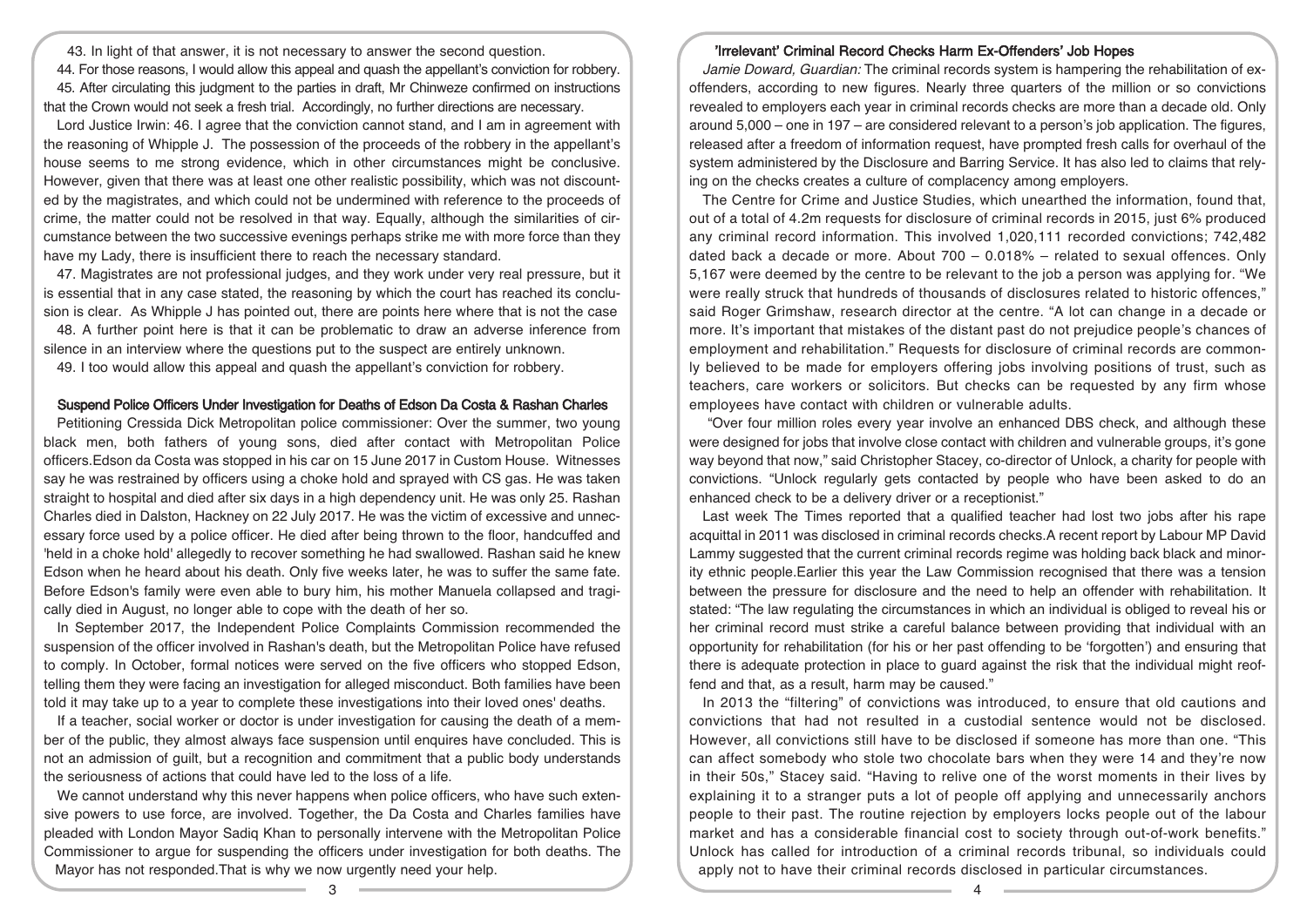# Society Did Right by James Bulger's Killers!

Deborah Orr, Guardian: They were Child A and Child B. The public weren't told the names of the boys, Robert Thompson and Jon Venables, until they had been found guilty of the murder of two-year-old James Bulger in 1993. The decision by the judge to reveal the identities of the pair was controversial, causing complications and difficulties that were outlined by Sir David Omand in his 2010 review of the probation service's handling of the case. Nevertheless, despite the logistical and moral difficulties the judge's decision unleashed, we are where we are. The bare bones of the progress the two men have made since their release seven years ago is common knowledge. Thompson is reported as living a stable life in a stable community with a partner who knows of his past. Venables has just returned to custody for a second time, for offences involving child pornography.

At the time of the trial it was Child A, Thompson, who was characterised as the moving force behind the long, slow, dawdling, merciless crime. Venables' defence lawyer described Thompson as a "pied piper". A detective on the case, Phil Roberts, forcefully informed the media that this was his impression too. Others said that Thompson showed no remorse, while Venables did. As the extreme delinquency of Venables continues into his mid-30s, it's tempting to conclude that they got it wrong. Very tempting. Except that the obvious conclusion isn't always the right one. Perhaps the situation is counterintuitive. Maybe Venables is less able to close the door on his past precisely because his guilt and shame are greater. Is it likely? Is it possible? Does it even matter? The most obvious fact of all remains. Those boys did something profoundly and outlandishly cruel and wrong. One of them still hangs around the periphery of that dark place, even though he should have the intelligence and maturity to understand the consequences, for himself and for the children in the images he seeks.

Is it even right to speculate? One difficulty is that releasing personal information in the public interest tends to feed a desire for further information. In a case as horrific as this one – the two remain the youngest convicted murderers in modern English history – a desire for more information would always have persisted. People are drawn to the bleakest corners of human capability, confronted by the choice, as framed by former prime minister John Major, as to whether the thrust of their response should be to "understand" or "condemn".

For a lot of people, the trajectory of Venables since his term in rehabilitative custody would confirm condemnation to be the correct response. But even that isn't a straightforward judgment to make. For our understanding of human malfunction has markedly increased since 1993. Neuroscience has advanced, in part due to the development of diffusion tensor MRI technology. A study conducted at King's College London in 2009 that considered nine diagnosed psychopaths found that their brain images showed significant deficit in the uncinate fasciculus. This connects the amygdala, which controls major emotional responses including fear and aggression, to the orbitofrontal cortex, which controls important decision-making. It's a physical tract, an infrastructure for the neural pathways that can be strengthened or weakened by environment. A defective tract, possibly congenital, means defective thinking, possibly congenital. Which is not to say that either Thompson or Venables themselves are psychopaths. I know no more than anyone else with access to the internet, and probably a lot less than many. But experts who have had access to the two men resist such a diagnosis. My wider point is more about the condemning and the understanding.

One of the fascinating things about this case is that, despite public revulsion at the idea the boys could be helped to live useful lives, those in favour of understanding have been vindicated, thus far, in the case of Thompson. Yet even this is a moral hall of mirrors. If

Thompson is the one more capable of control, then why didn't he exercise it? The positive aspect of this is that one possible conclusion is that therapeutic help enabled him to develop and grow more typical neurological regulation. Environmental intervention can cause people to change, especially children and young people.

But what of the people who can't change, or can't change enough? The King's College research suggests environment is not everything. Why should it be? Congenital physical abnormalities in the brain, by far our most complex organ, are surely far more likely than congenital heart defects. There are both condemners and understanders who are too keen on this logical assumption. Liberals like to believe in the perfection of the newborn human as much as Christians do. It's one of the irritations of humanism. For them, environment is all. Condemners, however, tend to be big on moral responsibility. This guy had a much worse childhood than that guy, they'll say, and he did OK. They're Old Testament. They love the idea of evil and wickedness, of full human choice and the full human choice of darkness. Even the word dyslexia, for them, is like a red rag to a bull.

The condemners have some grounds for scepticism, by their own lights anyway. In the US, brain scans are being used more often in criminal trials, largely for technical reasons, to argue that a convict's sentence should be reduced because his original defence didn't present evidence of brain abnormalities, or that his sentence should be lighter because brain deficiencies reduce culpability. Again, though, all of these people, the lawyers and those who dislike the science they are using, miss the point. Understanding is not a synonym for forgiveness. No matter how capable or incapable people are of controlling their actions, they are sometimes a danger to others. It's for those others, not just for moral satisfaction, that freedom sometimes needs to be restricted or curtailed. Jon Venables, right now, is exactly where Jon Venables needs to be.

#### Policing of Anti-Fracking Protests 'Violent' and 'Unpredictable'

Sarah Foss, 'The Justice Gap': The policing of anti-fracking protests was 'violent' and 'unpredictable', according to the campaign group Network for Police Monitoring (NetPol). Netpol claimed the police had deliberately targeted disabled protesters, including incidents of 'violently dragging older people across the road' along with 'shoving others into speeding traffic'. According to the new report, the police have singled out disabled activists with one man being 'repeatedly tipped' from his wheelchair. Netpol monitors the policing of protests and its work with anti-fracking campaign groups is funded by the Joseph Rowntree Reform Trust.

Anti-fracking groups have been protesting the exploration of onshore oil and gas companies across the country and the report focuses mainly on groups in Lancashire. In the foreword to the report the Keith Taylor, Green MEP for the South East, argues that support for fracking was 'at a record low – less than 20% of British people support the process'. 'Meanwhile, oil and gas firms are taking out authoritarian injunctions against protesters and the government is riding roughshod over local democracy,' Taylor continues. 'At the same time, our fundamental right to protest is being eroded by ever more oppressive policing – which I have witnessed first-hand.'

Netpol emphasised the continued efforts by police to stymie the effectiveness of demonstration. As well as adopting a 'zero tolerance' approach, no longer permitting 'slow walk' protests in front of lorries, forces also sought to 'blame outsiders' for attempting to gain access to fracking sites, despite local protest groups having called for national solidarity. Miranda Cox, one of several local councillors who claimed to have been assaulted by police officers, was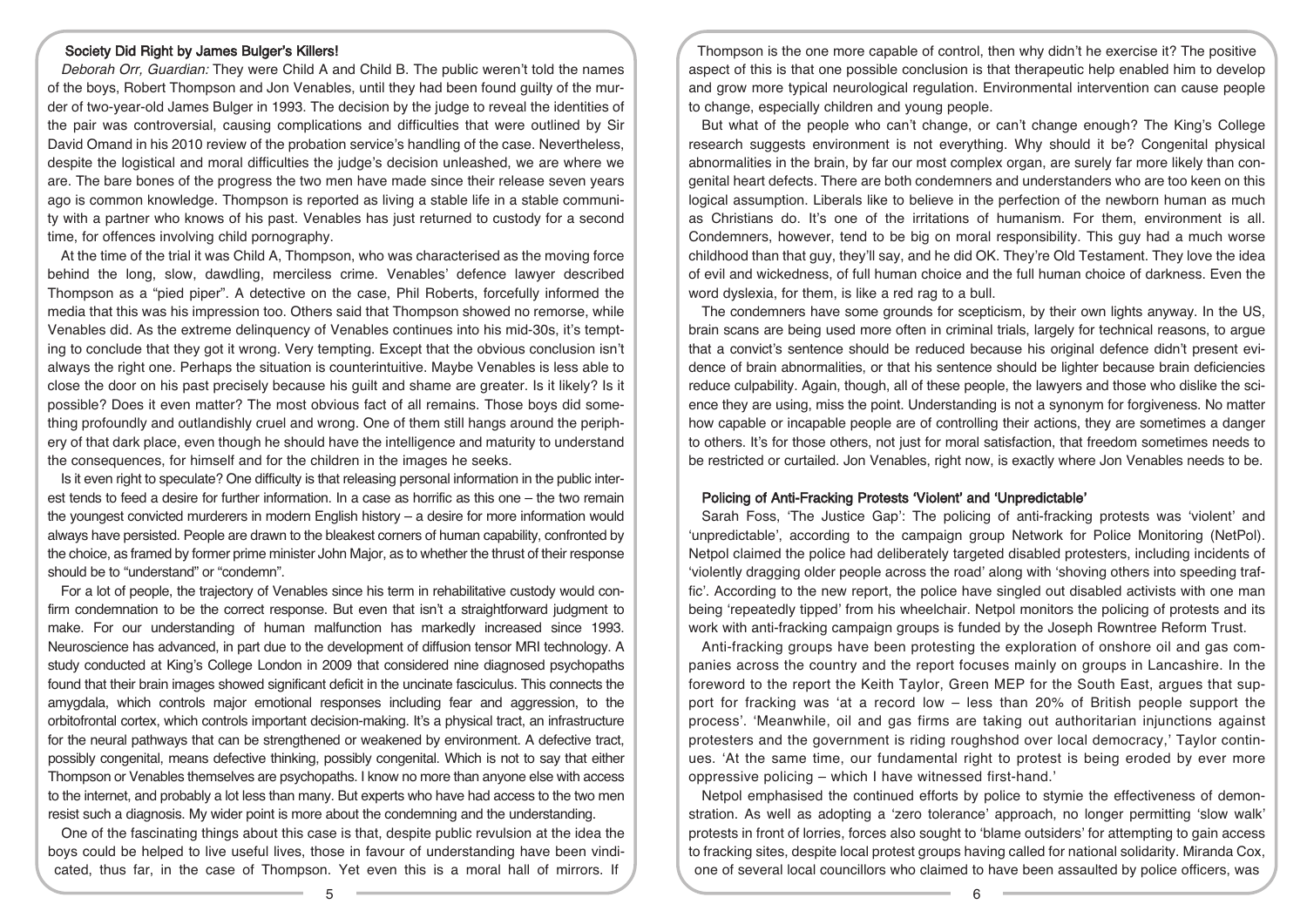quoted in the report saying: 'I think they want an excuse to escalate policing. They are not facilitating peaceful protest.' The report also highlighted cooperation between police and shale and gas companies. Netpol raised concern at an 'extremely unusual' meeting in March between energy company Cuadrilla and the then policing minister Brandon Lewis to 'discuss the police response to fracking protests'. Forces were accused of 'ignoring violent and unlawful actions' by private security employed by Cuadrilla. The report is not the first time such allegations have been made. In July, the Guardian interviewed a demonstrator who claimed that a Cuadrilla security guard was ''holding down [a demonstrator] and then he punched [him] on the right-hand side of [his] head near [his] temple. The cops were right there and saw it.'' Netpol claimed that police actions had caused 'a long-term legacy of resentment and distrust' and called for an independent report into policing tactics to avoid a continuation of 'the denial of the basic rights of campaigners'.

#### Soldier Killing of Civilian at 1971 Christmas Dance Unjustified

Belfast Telegraph: A killing of a man who was shot by a soldier at a Christmas dance in Belfast in 1971 was not justified, a coroner has ruled. The soldier who fired the fatal shot had not aimed at any individuals deliberately but had acted recklessly by firing into a crowd at close range, coroner Joseph McCrisken found. Joseph Parker, 25, was fatally shot in the thighs after a patrol of soldiers entered the dance at Toby's Hall in the Ardoyne area of the city. He had an 18-month-old daughter and his wife was heavily pregnant with their second child at the time of his death. A coroner's court in Belfast was told that on the evening of Mr Parker's death, around 100 people were at the dance when soldiers entered in search of an individual who they wished to speak to. Witnesses told the court that the atmosphere became hostile as some members of the crowd shouted at the soldiers to get out. Some chairs were knocked over and bottles broken, the court heard.

As tensions escalated, a soldier fired shots at the ceiling, prompting those present in the hall to duck to the ground. Another soldier then shot into the crowd while he was in a crouching positing, hitting Mr Parker in his thighs. Coroner McCrisken told the court: "I am satisifed that this shot was fired deliberately but that Mr Parker was not deliberately targeted, in other words, this soldier was acting recklessly when he fired shots at such a low level in a hall full of civilians. "I have not been presented with any evidence which suggests that Mr Parker posed any threat, either direct or indirect, to the military patrol." He concluded: "I am satisfied, therefore, that the force used against Joseph Parker was not justified since he posed no threat to members of the patrol." In his findings, Mr McCrisken said that the atmosphere in Northern Ireland was extremely tense at that time, with a considerable number of people feeling hostile towards the Army amid backlash to UK Government policies such as internment. He said: "I am entirely satisfied that the atmosphere was tense and extremely hostile toward the soldiers." Mr McCrisken said the patrol had not realised how many people would be in the hall due to poor planning. "This lack of planning not only risked the lives of those members of the patrol who went inside but also civilians who were already inside," he said.

He said the patrol captain should have realised this risk after the troops entered the hall and were met with a large number of people and a hostile response. "[He] probably should have reassessed the situation and the risk posed to his patrol and those civilians present. The situation in the hall can best be described as a powder keg. The military presence ignited the

fuse with tragic consequences." An inquest was held into Mr Parker's death in 1972 which recorded an open verdict. After an investigation by the Historical Enquiries Team in 2009, a fresh inquest was ordered into the killing. Mr Parker's wife, Dorothy, has since died. Their two daughters Joanne and Charlene were present in court throughout the inquest, which took place over a period of two weeks in November. Following the findings, the family's lawyer Padraig O Muirigh read a statement outside court on behalf of the family. It said: "Today we are elated that our father's name has been cleared and our only regret is that our mum is not here to witness it." Mr O Muirigh added that the family are now considering whether to bring a civil case against the Ministry of Defence in light of the inquest findings.

#### Michael Stone - New Evidence Casts Doubt on His Conviction

BBC News: New evidence is expected to emerge casting doubt on Michael Stone's conviction for the Russell murders and implicating serial killer Levi Bellfield, BBC Wales understands. Lin Russell, 45, and Megan, six, were killed in 1996 within months of moving to Kent from north Wales. Josie, nine, survived despite dreadful injuries. Michael Stone was found guilty in 2001. His legal team is to release evidence, seen by BBC Wales Investigates, which they say links Bellfield to the crime.

Known as the bus stop killer, Bellfield, 49, is currently serving two whole life terms. He would launch so-called blitz attacks on women as they made their way home, bludgeoning them with a hammer from behind. In 2011 the nightclub bouncer and wheel-clamping contractor was convicted of abducting and murdering 13-year-old Milly Dowler as she walked home from school in Surrey in 2002. By then he had already been convicted of three other attacks in south-west London - murdering 19-year-old Marsha McDonnell in 2003, Amelie Delagrange, 22, in 2004 and in the same year attempting to kill 18-year-old Kate Sheedy, by running her over. She survived her injuries. It is widely believed by detectives that Bellfield is responsible for numerous other crimes dating back to the 1980s. While Bellfield denies any involvement, this is not the first time his name has been linked with the Russell murders.

The mother and two daughters were attacked just before 16:30 BST on 9 July 1996, as they walked with the family dog the two-or-so miles home from school in Chillenden, near Dover. Half way along a country lane, they were accosted by a man, tied up, made to sit in a copse, blindfolded and bludgeoned with a claw hammer, one by one. When they were found eight hours later, it was thought all were dead. Josie was found to have a faint pulse. Remarkably, she survived. She lives and works as an artist in north Wales, having returned to Gwynedd with her father soon after the attack.

A year after the murders a tip off to Crimewatch from a psychologist who worked at a local psychiatric assessment centre, led to the arrest of 36-year-old Michael Stone from Gillingham. In October 1998, Stone, a heroin addict with a criminal history, was convicted. In the absence of any forensic evidence, the jury believed the main thrust of the prosecution's case - three prison inmates who claimed Stone had confessed. One of the inmates admitted soon after the trial ended that they had lied and another was discredited.

Stone's legal team challenged his conviction. A retrial was ordered. But one of the inmates, Damien Daley, then aged 26, held firm to his claim that Stone had confessed to him in grisly detail. The judge's summing up to the jury was unequivocal: "The case stands or falls on the alleged confession of Damian Daley." In late 2001, Stone was once again found guilty and given three life sentences. As the judge addressed him, Stone cried out: "It wasn't me your Honour, I didn't do it!" Since then Stone has failed in two appeal bids. When asked to respond to the possibility of new allegations in this case, Kent Police said that Stone's protests of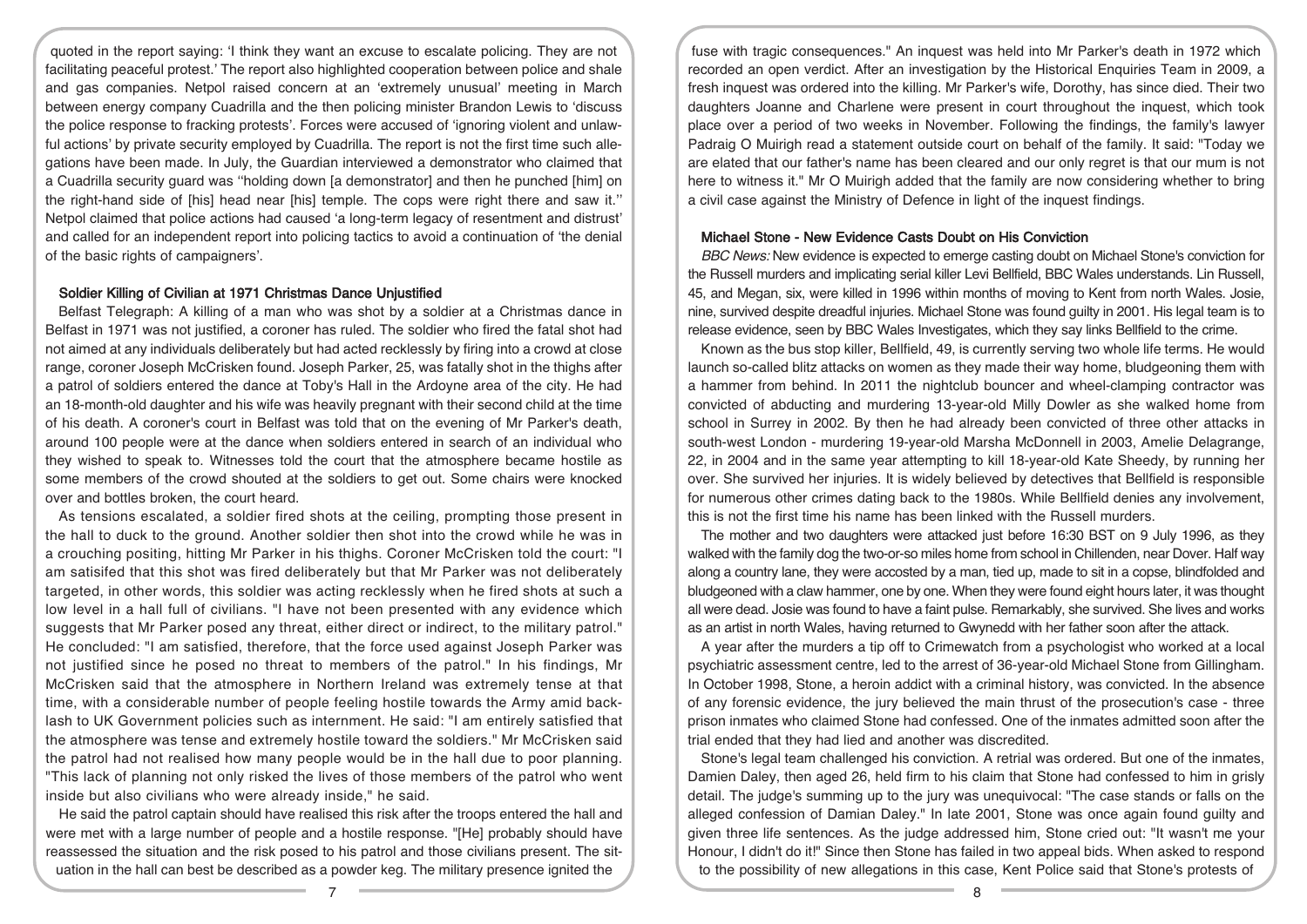innocence had been thoroughly tested by the judicial system.

Ever since Bellfield's conviction for the murder of Milly Dowler, Stone's legal team have claimed Bellfield may have been responsible for the Russell murders. And more recently there has been a war of words between the two convicted killers from behind bars at Durham's Frankland prison where they are both being held, which has been reported in newspapers. A BBC Two investigation of the Russell murders entitled The Chillenden Murders was broadcast in June this year. A panel of experts was given access to all case files to re-examine the evidence. They concluded that despite advancements in DNA there was still no forensic link to Stone and it was likely another man was at the scene.

# CCRC Statement on the 2017 Application of Michael Stone

The case of Michael Stone is currently under active investigation at the Criminal Cases Review Commission and we are looking into a number of issues. We received the application from Mr Stone's legal representatives on 23 August 2017. Since then we have taken steps to secure information and materials relating to the investigation and prosecution of the case. It is not appropriate for us to comment in more detail at this stage. As is already widely known, the Commission conducted an earlier investigation into Michael Stone's murder conviction. During that review, which concluded in 2010, we did not identify any basis upon which we could refer the case for appeal. In any case where there has been an earlier application to us, we remain ready to give impartial consideration to any fresh application which is based on the possible existence of new evidence or argument in the case.

#### CCRC Much Heralded Historical Referral Rate of 3.3% Disguises a Miniscule 0.77% Last Year

'The Justice Gap':Those lucky few who make it past this considerable hurdle find themselves before an increasingly reactionary Court of Appeal Criminal Division. Professor Julie Price from the Cardiff Law School Innocence Project sums up these concerns and frustrations: 'Obviously, we can never know for certain whether someone is actually innocent. But in 12 years, our project has presented to the CCRC serious evidential flaws relating to 17 people maintaining innocence, with success in only one. This cannot be right: statistically, morally, or in terms of simple fairness. There is something fundamentally wrong – arguably the statutory relationship between the CCRC and the Court of Appeal. Is the CCRC, as the public guardian of miscarriages of justice, prepared to support the recommendations of the Justice Select Committee and press the government to properly review the relationship between the CCRC and the Court of Appeal and the approach of the latter? If not, why not?'

Her colleague Dr Dennis Eady recently told the audience at the CCRC's 20th anniversary conference that he considers the situation to be worse than either in 1991 when the Royal Commission on Criminal Justice was ordered, and 1997 when the CCRC began its work. When I later asked Dr Eady to expand upon this view he told me that he stood by the comment: 'Due process safeguards have been drastically eroded and the CPS seems intent on achieving prosecutions at all costs and opposing every appeal regardless of its merits. The always low, referral rate of the CCRC is the lowest it's ever been and the Court of Appeal seems to be becoming more and more intransigent and restrictive. It has become far too easy to wrongly convict and close to impossible to overturn genuine miscarriages of justice. Justice is in crisis and all responsible attempts to address the problem will end in disillusionment unless the government addresses the issues.'

# G4S Youth Jail Beset by Violence, Vandalism and Weapons

Alan Travis, Guardian: Surging levels of violence at an "unsafe" G4S-run youth jail have put staff in hospital and caused inmates to carry improvised weapons for their safety, inspectors have revealed. The damning inspection report into Oakhill secure training centre, near Milton Keynes, was published on Tuesday as MPs heard that ministers had ordered G4S to set up an external inquiry into abuse allegations at Brook House, the immigration removal centre at Gatwick, which is also run by the private security firm. The joint report by the prison inspectors, with Ofsted and the Care Quality Commission, into Oakhill in September and October – when the centre was near capacity, with 75 boys aged 14 to 17 – finds "no evidence that staff can adequately care and control this volume of young people". The report rates the youth prison as "inadequate" and says there has been an increase in fights and assaults since the last inspection in January; it records 330 assaults between March and August this year alone, with assaults against staff increasing, including against newly recruited staff, and some so serious they have led to people being taken to hospital. "One manager said that young people are carrying improvised weapons because they do not feel safe. This inhibits some staff from intervening because of the fear of a weapon, and this in turn reinforces the view of young people that staff cannot protect them, thereby continuing the cycle," the report says. The inspectors say that many of the recommendations from their January inspection have not been met and the centre has deteriorated in most respects, including to do with safety, care, education, resettlement and the "effectiveness of leaders and managers". They say that unacceptable behaviour, including swearing, intimidation and vandalism, is not being challenged by staff.

Oakhill's newly appointed interim director, Lisette Saunders, said: "We take these findings very seriously. In the report Ofsted recognised that senior managers at Oakhill know what is required to bring the centre up to acceptable standards. "This year the team at Oakhill has made a number of changes, restructuring the workforce to provide better support for young people and frontline staff, and greater management oversight and accountability. I look forward to building on this progress as the benefits take effect." The inspection report was published as the Commons home affairs select committee questioned the immigration minister, Brandon Lewis, about Home Office oversight of the G4S-run Brook House immigration removal centre. BBC Panorama undercover filming disclosed staff "mocking, abusing and assaulting" detainees. The minister told MPs that the private security company had commissioned a review by the independent consultants Verita, after he met the company last week. The review will try to understand the "extent and root causes of the treatment of detainees" and examine the failure of whistleblowing procedures at the centre. The Home Office is considering whether or not to review the G4S contract at Brook House.

# Confiscattion of Your Penis Pump Lawful / Confiscation of Your Xbox Unlawful

Scotish Legal News: A murderer's attempt to compel prison authorities to return his penis pump and games console has been rejected by a sheriff, The Press and Journal reports. Imran Shahid, 39, led a gang that killed teenager Kriss Donald by stabbing him 13 times before setting him on fire in 2004. Mr Shahid appeared at Peterhead Sheriff Court this week in a bid to win back his sex aid which he claimed he needed to treat his erectile dysfunction. However a doctor submitted in a report to the court that he was unable to prove Mr Shahid had erectile dysfunction. The prisoner also failed to get his Xbox 360 back after arguing the jail's governor, Allister Purdie, was in breach of contract because he agreed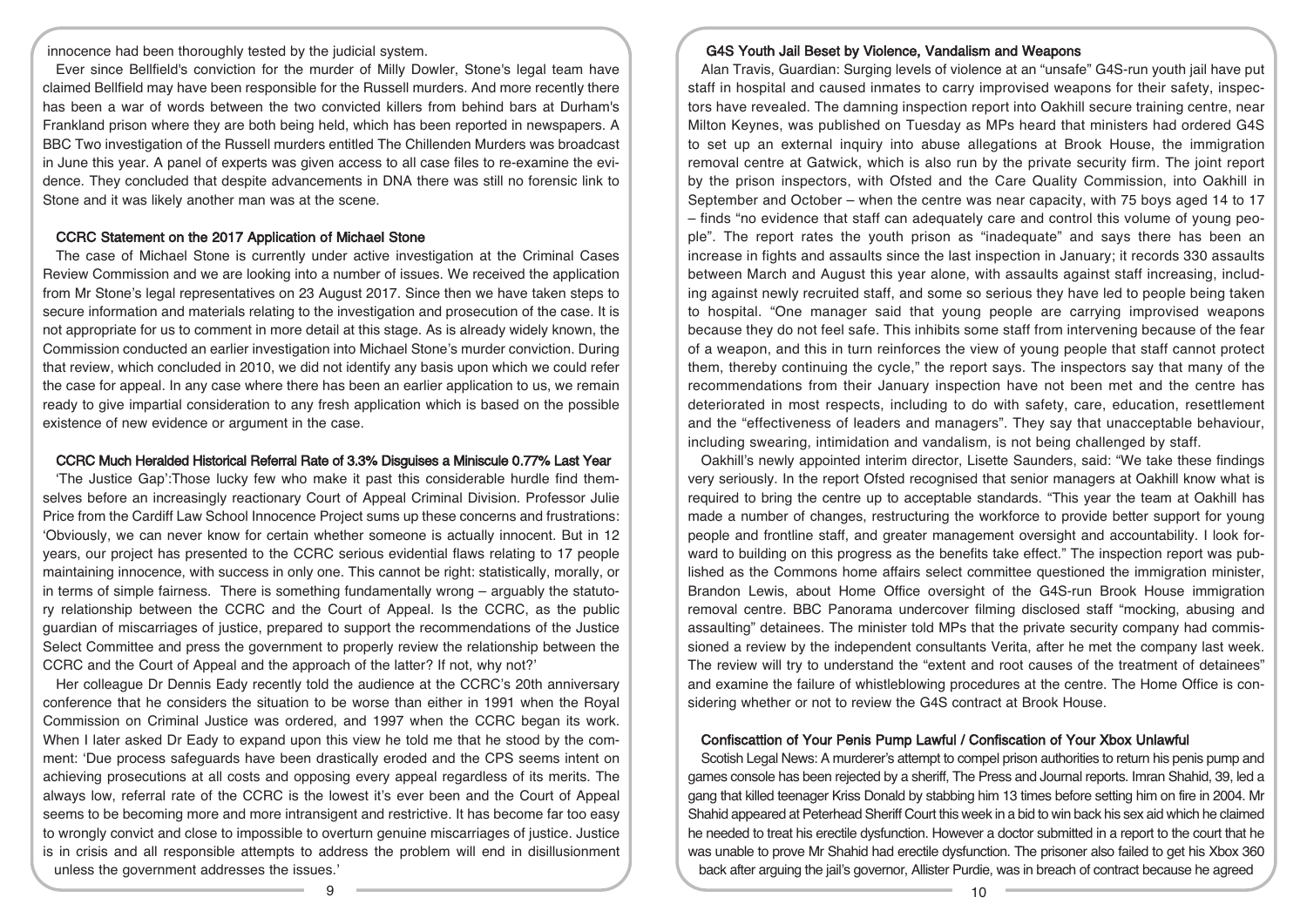Mr Shahid could use the machine so long as it was not connected to the internet. But it was removed after concerns were raised that the machine could indeed connect online. Sheriff Kevin Drummond rejected Mr Shahid's arguments but nevertheless said he was entitled to "reasonable compensation" since he had purchased the console. He said: "Mr Shahid lawfully purchased and possessed a device which the SPS later confiscated as a communications device. I am going to pause the case to enable you to provide to the governor evidence of your costs. "I think that you are entitled to compensation under these circumstances." Mr Shahid claimed he bought the console and games for £1,600 and originally sought £3,000 in damages. He also said his health and life were "at risk" without the penis pump.

Ross Fairweather, solicitor for the Scottish Prison Service, said: "We're not talking about depriving someone of food. There are plenty of games consoles Mr Shahid can use, the prison is just saying not this one – the risks are far too grave." A further hearing will take place next year to determine the compensation due to Mr Shahid. Liam Kerr, Scottish Conservative justice spokesman, commented: "The public will be outraged and disappointed that a convicted killer was able to pursue the prison service for doing its job. "These items should be left in a box, until such a time as he has served out his sentence. Prisoners are not meant to live in luxury. "Asking for compensation is nothing short of taking the justice system, and the public purse, for a ride."

## Scientific Evidence Primers Launched in Courts Around UK

Scottish Legal News: Primers on scientific evidence are being introduced in UK courts as a working tool for judges. The first two editions in the series, which cover DNA fingerprinting and techniques identifying people from the way they walk from CCTV, launch today. The primers – Forensic DNA Analysis and Forensic Gait Analysis – are designed to assist the judiciary when handling forensic scientific evidence in the courtroom. The project is a collaboration between the judiciary, the Royal Society and the Royal Society of Edinburgh. Each primer is a concise document presenting a plain English, authoritative account of the technique in question, as well as considering its limitations and the challenges associated with its application. They have been written by scientists and working judges and peer reviewed by legal practitioners, all of whom have volunteered their time to the project.

Justice of the Supreme Court, Lord Hughes, chair of the Primers Steering Group, said: "These are the first in a series of primers designed to be working tools for judges. They aim to tackle the agreed and uncontroversial basis underlying scientific topics, which crop up from time to time in courts. The objective is to provide a judge with the scientific baseline from which any expert dispute in a particular case can begin. We have been very privileged to have the co-operation in preparing them of the two Royal Societies of London and Edinburgh. We are very grateful to their eminent scientists for taking the time to put complex science into a form which addresses practical trial-related questions from judges."

Dr Julie Maxton, executive director of the Royal Society, added: "We are very pleased to be playing a leading role in bringing together scientists and the judiciary to ensure that we get the best possible scientific guidance into the courts – rigorous, accessible science matters to the justice system and society." Professor Dame Jocelyn Bell Burnell, president of the Royal Society of Edinburgh commented: "We owe a lot to Professors Sue Black and Niamh Nic Daéid, from the University of Dundee for this initiative. The Royal Society of Edinburgh is delighted to support two of its Fellows in this project." Professor Dame Sue Black, one of the world's foremost experts in forensic anthropology, and Crown court judge, Judge Mark Wall QC, led the primer on gait analysis.

The primer on DNA analysis was led by Professor Niamh Nic Daéid, a professor of forensic science at the University of Dundee, and Lady Justice Anne Rafferty of the Court of Appeal. The development of the DNA primer also drew on the expertise of Sir Alec Jeffreys, the inventor of genetic fingerprinting who in 1984 discovered a method of showing the variation in the DNA of individuals, and Nobel Prize-winning scientist Sir Paul Nurse. While the Forensic DNA analysis primer covers an established scientific technique used widely as evidence in UK courts and many courts around the world, the Forensic gait analysis primer considers a young, relatively new form of evidence in the UK criminal courts and advises that the scientific evidence supporting gait analysis is "extremely limited".

#### Withholding of Copies of 'Inside Out'

5 prisons have started withholding copies of 'Inside Out'. Many of the prisoners have been receiving copies for donkey's years. MOJUK needs a favour from Y'all, fully intend to pursue this matter through legal avenues. If you have been receiving copies for any length of time without hindrance, can you send MOJUK an affidavit. Information should be your full name Noms number, location and a short paragraph on how long you have been receiving 'Inside Out', plus any comments on contents of 'Inside Out'. In Solidarity, John O for MOJUK.

# CCRC Refers the IPP Sentence of Aiden Maund to Court of Appeal

CCRC has referred the sentence of Aiden Maund to the Court of Appeal. Mr Maund, along with five co-defendants, was charged with conspiracy to rob in relation to three robberies which took place between the end of April and the middle of May 2010. He pleaded guilty at Worcester Crown Court on 4th August 2011. The guilty plea was entered after the trial had begun. Mr Maund was sentenced in December 2011 to imprisonment for public protection (IPP) with a minimum term of eight years' imprisonment, less 515 days on remand. On the same day four of his co-defendants were also given IPP sentences. A sixth man received an IPP sentence on December 20th. Mr Maund sought leave to appeal against his sentence but was refused in May 2012. He applied to the CCRC in March 2017. Since Mr Maund's attempt to appeal, two of his co-defendants have successfully appealed against their IPP sentences and seen them replaced with determinate sentences. In doing so the Court said: "We are concerned that, when sentencing the applicant, the Judge may well have considered the defendants as a group, assessing their dangerousness by reference to the nature of the robberies rather than considering them individually in the light of their different roles".

Having considered the case in detail, the CCRC has decided to refer Mr Maund's sentence for appeal. The referral is made on the basis that the factors that caused the Court of Appeal to replace IPPs with determinate sentences in the appeals of his co-defendants could arguably also apply in Mr Maund's case and that there is therefore a real possibility that the Court would similarly amend his sentence. Mr Maund has been represented in his application to the Commission by Purcell Parker Solicitors, 204-206 Corporation Street, Birmingham, B4 6QB.

# Number of over Tariff Lengths Spent in Prison

The number of prisoners serving IPP sentences as at 30 September 2017 who have served (a) twice, (b) thrice, (c) four times, (d) five times and (e) six times longer or more than their original minimum sentences can be viewed in the table below. We are determined to address the challenge of making sure all IPP prisoners have the support they need to show they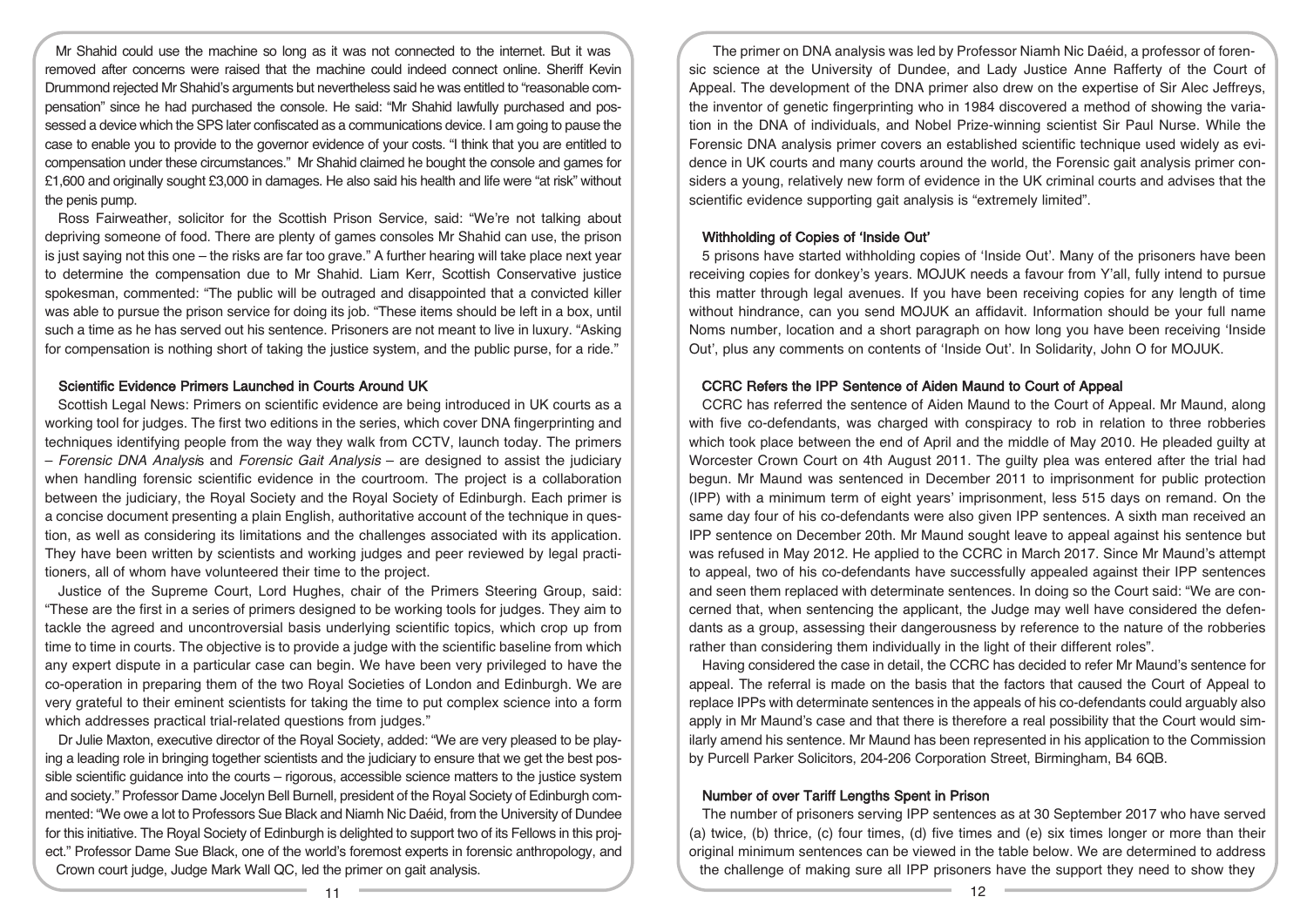are no longer a threat to public safety. We have been working closely with the Parole Board to process these cases as quickly as possible and, earlier this year, we set up a new unit focused on this and improving the efficiency of the parole process. This work is continuing to achieve results, with 576 IPP releases in 2016. Number of over Tariff Lengths Spent in Prison. From 2 to less than 3 years 657. From 3 to less than 4 years 469. From 4 to less than 5 years 257. From 5 to less than 6 years 157. 6 or more years 275.

## POs Lack Training to Assess Risk to Children From Offenders/Ors Addicted to Spice

Better Training and Information Sharing Between Agencies Needed to Support Offenders Addicted to Synthetic Drugs - HM Chief Inspector Of Probation. Lack of training and knowledge means probation officers are not adequately assessing risks to children and others from offenders addicted to synthetic drugs such as Spice, according to a report from HM Inspectorate of Probation. Launching the report, Dame Glenys Stacey, HM Chief Inspector of Probation, said work to tackle the prevalence, impact and treatment of 'New Psychoactive Substances', particularly synthetic cannabis, was lagging behind their use by offenders in the community. The report follows an inspection by HMI Probation (HMI Probation) and the Care Quality Commission (CQC) in five major cities. Inspectors were particularly concerned that risks to children were not fully assessed.

The report noted: "We saw case records where responsible officers (front-line probation officers) were aware that service users (offenders) who reported using NPS daily were on their way to see their children. Such safeguarding concerns had not been sufficiently analysed. Worryingly, probation providers did not routinely consider the risks associated with NPS use to groups such as children, staff, prisoners or the wider community, despite there being enough known about the unpredictable behaviour that could be displayed by those using the drugs." The report makes clear that NPS use is still relatively limited compared to abuse of alcohol and drugs such as cocaine and heroin. However, it notes that offenders under probation obtain Spice and other NPS because they are cheap and difficult to detect in tests.

The unpredictable behaviour of those on NPS is captured in stark detail in the report. One offender told inspectors: "It's rife and easy to get, I used it 'coz cannabis can be detected but Spice can't be tested for. It's the pound shop brown. I am seeing a lot of it, especially with the homeless. When they have been using alcohol as well you can see that they are drunk with slurred speech but when they use Spice it takes over them. Spice is going to destroy this world". One probation officer said: "People are crazy when they are under the influence, one confused me for a fire hose when he was under the influence". Dame Glenys said records on NPS were poor but "such records that are kept show that NPS are used largely by the homeless community and by other vulnerable people, including those who offend. Many offenders first experience NPS in prison and are then released with a dependency."

Inspectors found that services tended to deal with the emergencies created by NPS use rather than addressing the long-term causes. An exception was found in Newcastle, where Northumbria Police took a lead role with other agencies to tackle the supply of NPSand understand and respond to local concerns. However, many NPS users were not accessing available services. All the individuals whose cases were inspected were known either to have used or be currently using NPS, yet probation assessments lacked sufficient information to explore the pattern, level and funding of NPS use. Many users experienced problems with housing, mental health and relationships and finances but responsible officers rarely identified this. These people ended up sleeping rough in an environment where NPS were easy to obtain and frequently used. Overall, Dame Glenys said:"We found that probation staff and even some substance

misuse service staff had a low level of awareness of NPS. Screening tools for identifying drug use were not geared to NPS. Probation staff did not have structured, in-depth training about NPS and how to deal with dependency, and lacked the confidence and knowledge to quantify the problem and to address it."

# Inadequate Police Contact Before Birmingham Murders

Improvements to West Midlands Police offender management have incorporated recommendations from an IPCC investigation into police contact with Wesley Williams before he murdered Yvonne Walsh and her young son in Birmingham. Wesley Williams was jailed for life in December 2013 after he admitted murdering Yvonne Walsh and her seven-month-old son Harry, who were found dead at their home in Chells Grove earlier that year on June 2. Mr Williams had only recently been released from prison after serving a five-year sentence for wounding and was being managed under Multi-Agency Public Protection Arrangements (MAPPA), a mechanism designed to protect the public from sexual or violent offenders. As part of those arrangements actions were produced for West Midlands Police which included establishing Mr Williams' whereabouts, who he was in a relationship with, and any associated safeguarding issues.

The IPCC's independent investigation, which concluded in 2015, looked at how police officers in the offender management unit discharged their responsibilities under MAPPA, in particular after learning that Mr Williams was in a new relationship. The force agreed that two officers who had responsibility for managing Mr Williams after his release from prison for a previous offence had a case to answer for gross misconduct over how they handled information about his relationship with Ms Walsh. At a hearing held by West Midlands Police which concluded on Friday (November 24) the panel found that the facts proven against a police constable and a sergeant amounted to misconduct and not gross misconduct, in respect of their failure to contact or visit Ms Walsh and evaluate the risk to her and her children; and also for not informing social services about the relationship.

In addition, there was a misconduct finding against the Pc for not making adequate and/or prompt enquiries to establish Mr Williams' whereabouts or establishing promptly the identity of his new partner; and failing to ensure the safeguarding of two ex-partners. The panel decided that the officers should face no further action. In response to recommendations from the IPCC's investigation report West Midlands Police agreed to look at training requirements for all staff as part of a restructure of its offender management, including training in risk assessment and risk analysis. Other recommendations concerning the consistency of working practices and recording of information for violent offender management were accepted, although the force said learning had already been embedded within its Public Protection department since the murders. IPCC Commissioner for the West Midlands, Derrick Campbell, said: "This was an extremely harrowing case involving the awful deaths of a mother and her young child. I would like to again express my sympathy to the family of Yvonne Walsh and hope the completion of our investigation answered some of their questions and brought some further measure of closure. "How police handle violent offenders like Wesley Williams and vulnerable people is of the utmost importance. West Midlands Police recognised that the issues raised warranted an independent investigation to ensure public confidence, and fully co-operated with our enquiries. "We are satisfied that our recommendations for organisational improvement either have been or are being addressed." While the IPCC's investigation concluded in November 2015, publication of an investigation summary today has awaited conclusion of misconduct proceedings run by the force. The deaths of Yvonne and Harry Walsh have also been the subject of a joint Domestic Homicide/Serious Case Review and MAPPA Serious Case Review, which has also been completed and is currently awaiting publication.